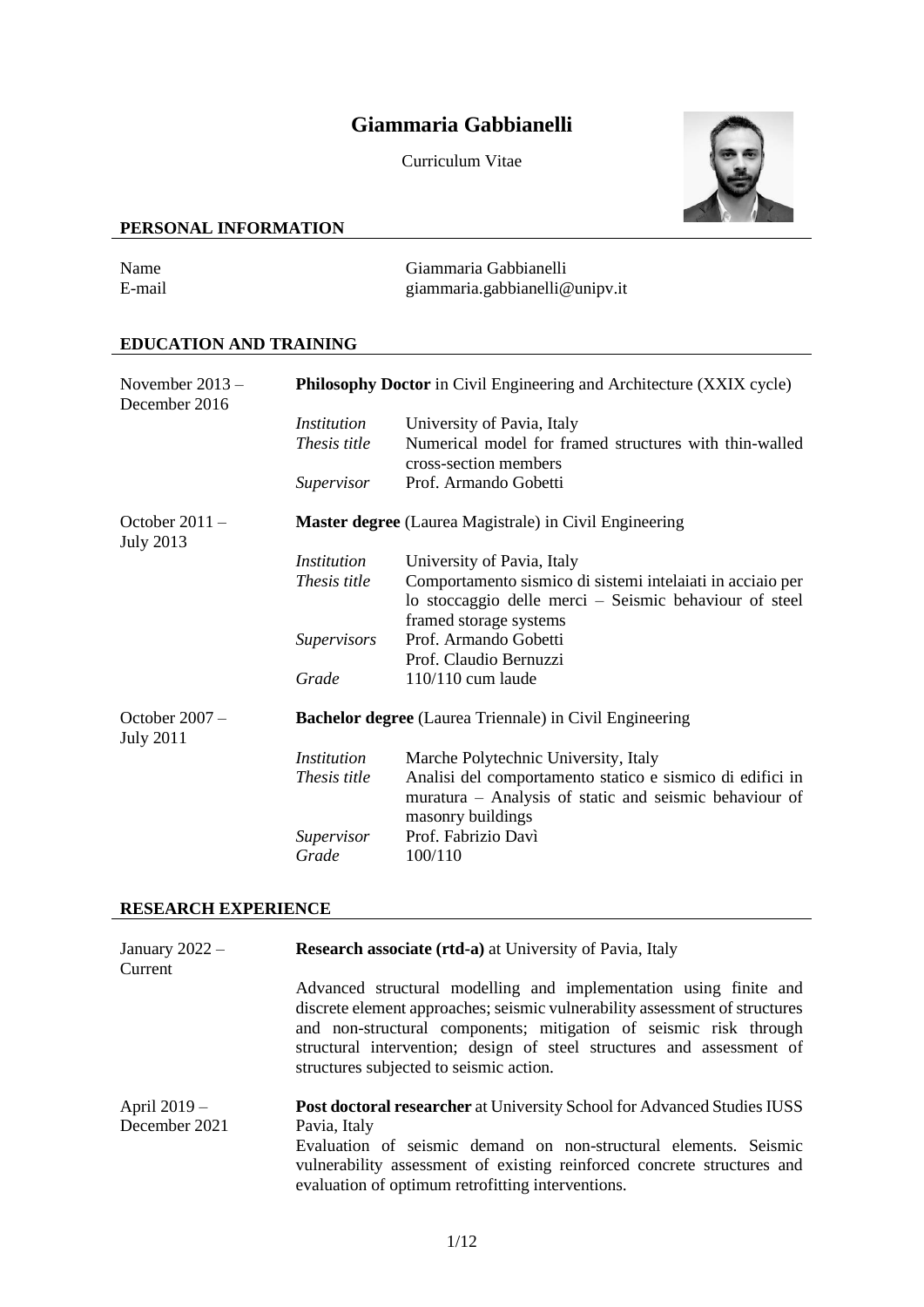| June $2018 -$<br>March 2019   | <b>Post doctoral researcher</b> at University of Pavia, Italy<br>Seismic vulnerability of industrial precast structures, airport infrastructures<br>and steel storage tanks. Evaluation of fragility curves by means of                                                                  |
|-------------------------------|------------------------------------------------------------------------------------------------------------------------------------------------------------------------------------------------------------------------------------------------------------------------------------------|
|                               | nonlinear time history analyses.                                                                                                                                                                                                                                                         |
| January $2017 -$<br>May 2018  | <b>Researcher</b> at EUCENTRE, Pavia, Italy                                                                                                                                                                                                                                              |
|                               | Seismic vulnerability assessment of precast structures: engineering<br>methods for fragility evaluation of complex structures. Nonlinear analyses<br>and advanced modelling of 3D structures aiming at obtaining the seismic<br>demand.                                                  |
| June $2016 -$<br>October 2016 | Visiting PhD student at Faculty John A. Paulson School of Engineering<br>and Applied Sciences, Harvard University, Cambridge, MA, United States                                                                                                                                          |
|                               | Numerical analyses aimed at assessing the nonlinear response of materials<br>and structures. Development and implementation of numerical Python<br>algorithms to randomly apply defects and geometrical imperfections to<br>truss-lattice materials.<br>Supervisor: Prof. Katia Bertoldi |

# **RESEARCH ACTIVITY**

#### *Development of Finite Element software with warping effects*

Development of a finite element program, capable of considering warping torsion, flexural-torsional buckling and lateral-torsional buckling in beam elements with general cross-sections. The program has been developed in a Visual Studio environment with a graphic interface, adopting C# language program. The software has been completed, and it performs static, modal, buckling, pushover and nonlinear dynamic analyses. Different scientific articles have been produced adopting this software.

#### *Study of steel storage racks*

Evaluation of the load capacity of steel storage racks in both static and dynamic fields. Assessment of the warping torsion influence in static, dynamic and buckling analysis. Studies and improvement of the design method. Pushover analyses via experimental and numerical studies. Derivation of floor acceleration spectra on pallets stored in racks. Assessment of nonlinear dynamic behaviour. Studies on cold-formed thinwalled open cross-sections.

#### *Study of industrial structures*

Assessment of seismic behaviour and evaluation of seismic vulnerability by means of fragility curves for steel storage tanks, precast structures, steel braced frames and moment-resisting frames.

#### *Development of AEM software*

Study of the Applied Element Method (AEM) formulation, in order to simulate the progressive collapse of buildings and to assess the risk of failure. Development of software that adopts the AEM formulation and comparison the results with examples available in the literature and in other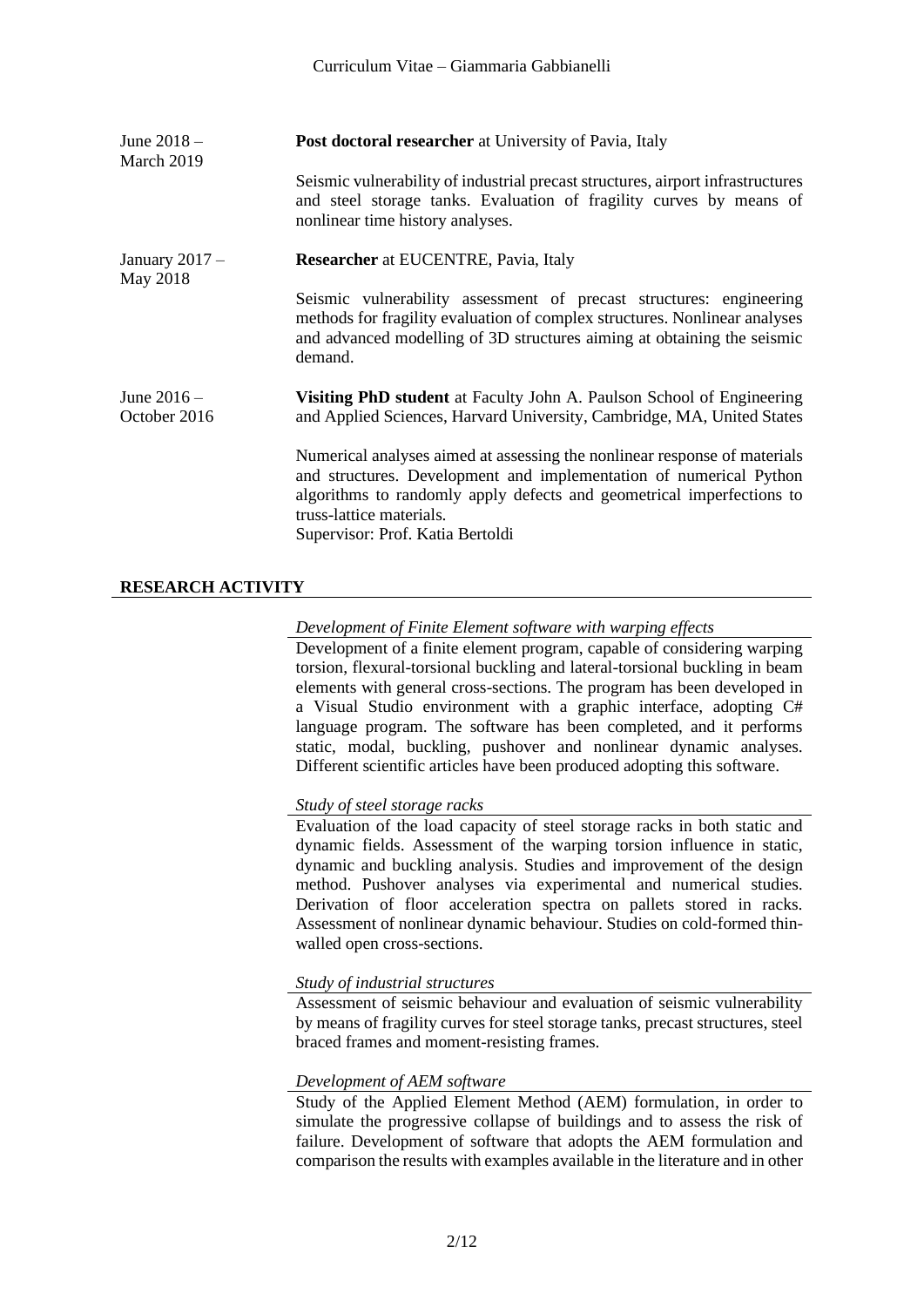commercial software. The development of the software, adopting C# language program, is in progress.

#### *Seismic demand on non-structural elements*

Investigation of the assessment and approaches for deriving the seismic demand on non-structural elements, mainly through floor acceleration and displacement spectra.

*Evaluation of optimum retrofit intervention*

Implementation of various methodologies, such as the multi-criteria evaluation method, to comparatively assess retrofitting options for existing reinforced concrete (RC) buildings, considering different aspects, such as environmental impacts, seismic and energetic performance, weighted according to their deemed importance.

### **RESEARCH PROJECTS**

| January $2021 -$<br>Current       | ReLUIS WP4.3 Project " Experimental tests on structural and special<br>components - Prestressed concrete systems"<br>Role: Research collaborator                                                  |
|-----------------------------------|---------------------------------------------------------------------------------------------------------------------------------------------------------------------------------------------------|
| January $2021 -$<br>Current       | ReLUIS WP4.2 Project "Experimental tests on structural and special<br>components – Support devices"<br>Role: Research collaborator                                                                |
| April 2019 -<br>December 2021     | ReLUIS WP5 Project "Rapid and integrated retrofit interventions with a<br>low impact"<br>Role: Research collaborator                                                                              |
| April 2019 -<br>December 2021     | ReLUIS WP17 Project "Contributions to standard for non-structural<br>elements"<br>Role: Research collaborator                                                                                     |
| April 2019 -<br>December 2021     | Dipartimenti di Eccellenza (Departments of Excellence) Project "Revision<br>of Seismic Action and Design"<br>Role: Research collaborator                                                          |
| January $2018 -$<br>December 2021 | Italian Department of Civil Protection (DPC) Project 12 "Web-GIS<br>platform for seismic hazard and damage risk scenarios in industrial<br>chemical plants"<br>Role: Research collaborator        |
| January $2018-$<br>December 2018  | Italian Department of Civil Protection (DPC) Project 17 "Activities for<br>assessment and classification of non-structural elements in airport<br>infrastructures"<br>Role: Research collaborator |
| January $2017 -$<br>May 2018      | NAM project "Study of the vulnerability of masonry buildings in<br>Groningen"<br>Role: Research collaborator                                                                                      |
| January $2017 -$<br>May 2018      | Hilti project "Study of the vulnerability of non-structural elements through<br>experimental and numerical analyses"<br>Role: Research collaborator                                               |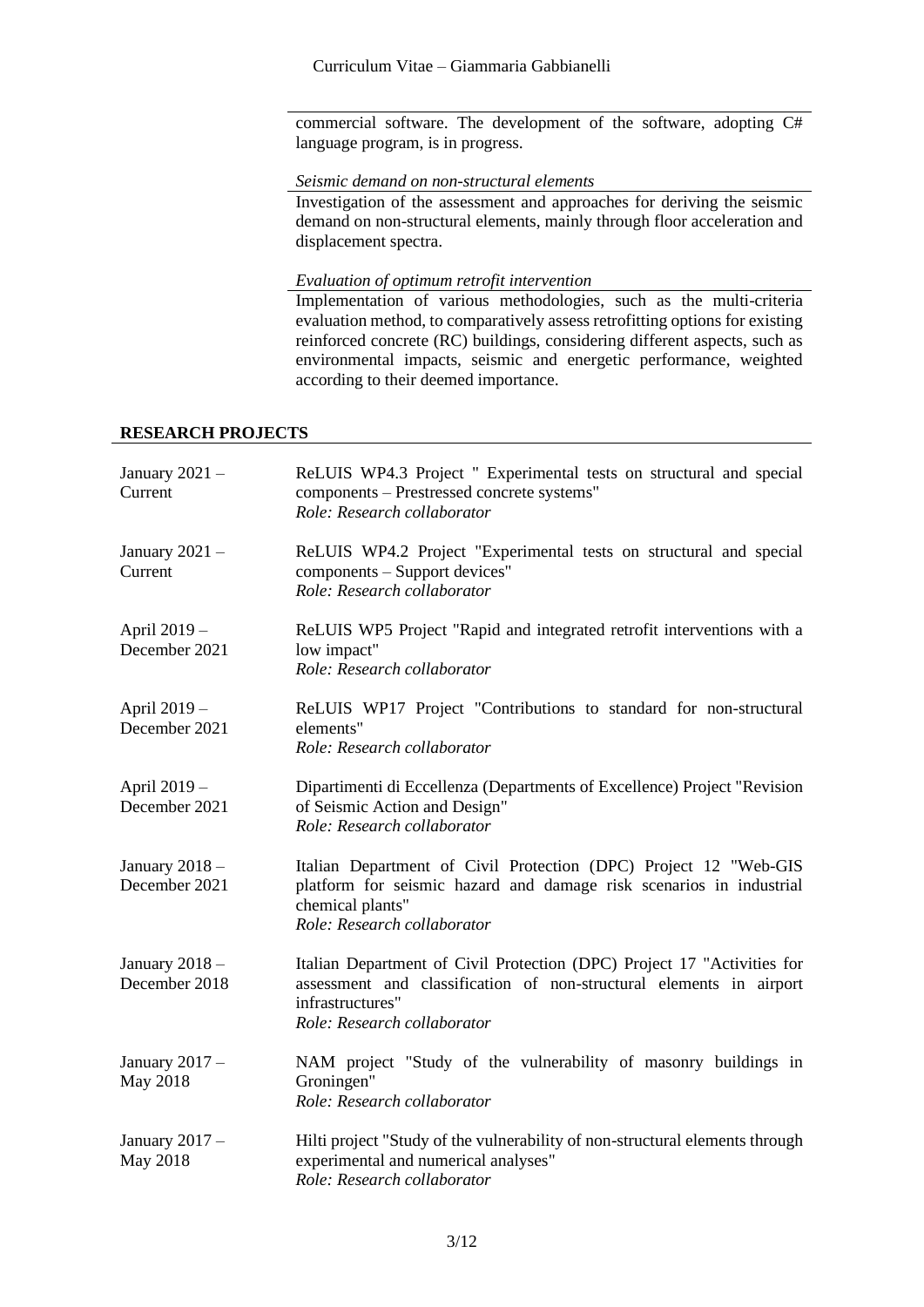| January $2017 -$<br>December 2017 | Italian Department of Civil Protection (DPC) Project 13 "Development of<br>a post-seismic survey form and local vulnerability of airport structures"<br>Role: Research collaborator                      |
|-----------------------------------|----------------------------------------------------------------------------------------------------------------------------------------------------------------------------------------------------------|
| January $2017 -$<br>December 2017 | Italian Department of Civil Protection (DPC) Project 5 "Web-GIS platform<br>for seismic hazard and damage scenarios in infrastructure system (traffic,<br>port, airport)"<br>Role: Research collaborator |

#### **TEACHING EXPERIENCE**

| 8 November $-12$                                               | Co-Lecturer, with Prof. Monteiro, for the course (15 hour) "Seismic design                                                                  |
|----------------------------------------------------------------|---------------------------------------------------------------------------------------------------------------------------------------------|
| November 2021                                                  | of building structures", at Stellenbosch University, South Africa.                                                                          |
| a.y. $2018 - 2019$                                             | Teaching assistant of " <b>Shells and tanks</b> " M.Eng. course at University of                                                            |
| a.y. $2017 - 2018$                                             | Pavia, held by Eng. R. Nascimbene                                                                                                           |
| a.y. $2018 - 2019$<br>a.y. $2017 - 2018$<br>a.y. $2016 - 2017$ | Teaching assistant of "Theory and design of steel structures" M.Eng.<br>course at University of Pavia, held by Eng. R. Nascimbene           |
| a.y. $2017 - 2018$                                             | Lecturer at Fondazione Pavia Città della Formazione, Istituto Tecnico                                                                       |
| a.y. $2016 - 2017$                                             | Superiore (ITS) – Area CSR: Costruzioni, Strutture e Risanamento.                                                                           |
| a.y. $2015 - 2016$<br>a.y. $2014 - 2015$<br>a.v. $2013 - 2014$ | Teaching assistant of "Dynamic of structures and computational<br>mechanics" M.Eng. course at University of Pavia, held by Prof. A. Gobetti |

#### **FURTHER ACADEMIC EXPERIENCE**

| July 2021 | Committee member for the assignment of a research grant on the theme:<br>"Integrated evaluation of the seismic and energetic performance and<br>environmental impact of existing buildings" University School for<br><b>Advanced Studies IUSS Pavia</b> |
|-----------|---------------------------------------------------------------------------------------------------------------------------------------------------------------------------------------------------------------------------------------------------------|
| May 2020  | Committee member for the assignment of a research grant on the theme:<br>"Development of fragility curves of non-structural elements used as<br>suspended ceilings" University School for Advanced Studies IUSS Pavia                                   |

# **PHD'S THESIS TUTORING**

Co-supervisor of 1 PhD's thesis at University of Pavia.

a.y. 2019 – 2022 Further development and implementation of the Applied Element Method. Calò M. *Advisor: Prof. R. Pinho Co-Advisors: Giammaria Gabbianelli and Daniele Malomo Institute: University of Pavia*

#### **MASTER'S THESIS TUTORING**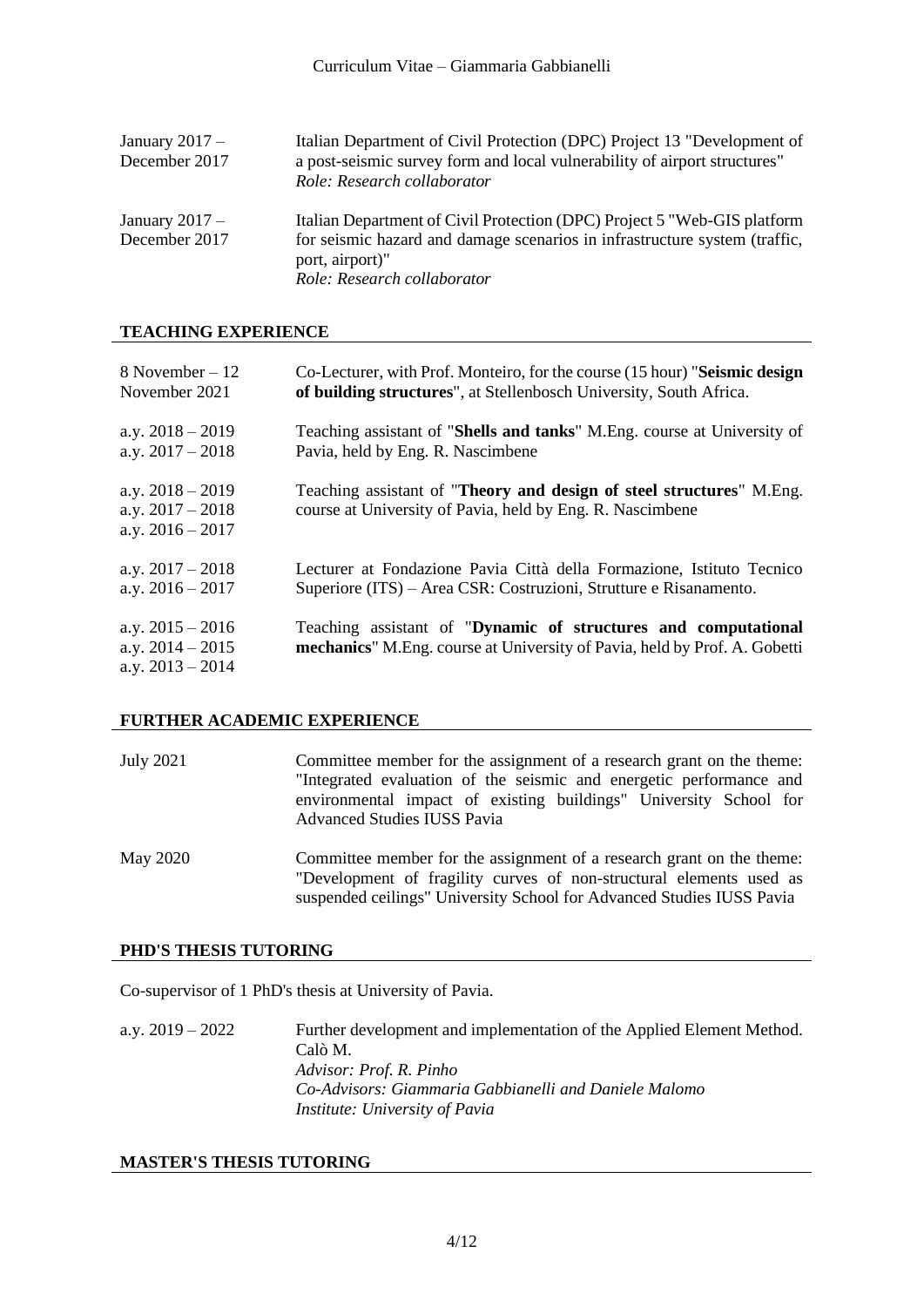Co-supervisor of 16 Master's theses at University of Pavia and 5 Master's theses at Politecnico di Milano.

| a.y. $2018 - 2019$ | Classificazione e fragilità sismica pre- e post-intervento di strutture adibite<br>alla logistica industriale. Piazzai A.<br>Advisor: Eng. R. Nascimbene<br>Co-Advisor: Giammaria Gabbianelli                                                         |
|--------------------|-------------------------------------------------------------------------------------------------------------------------------------------------------------------------------------------------------------------------------------------------------|
| a.y. $2018 - 2019$ | Institute: University of Pavia<br>Valutazione di vulnerabilità sismica di serbatoi industriali: comparazione<br>fra metodologie di analisi e verifica. Trabatti A.<br>Advisor: Eng. R. Nascimbene                                                     |
| a.y. $2018 - 2019$ | Co-Advisor: Giammaria Gabbianelli<br>Institute: University of Pavia<br>Trattamento delle incertezze epistemiche nella valutazione<br>della                                                                                                            |
|                    | vulnerabilità sismica di un edificio ospedaliero. Pellegrino I.<br>Advisor: Prof. P. Venini<br>Co-Advisor: Giammaria Gabbianelli                                                                                                                      |
| a.y. $2018 - 2019$ | Institute: University of Pavia<br>Curve di fragilità di strutture metalliche porta-pallet con trattamento delle<br>incertezze epistemiche. Ciliberto S.<br>Advisor: Eng. R. Nascimbene                                                                |
| a.y. $2018 - 2019$ | Co-Advisor: Giammaria Gabbianelli<br>Institute: University of Pavia<br>Influenza delle connessioni nella valutazione della vulnerabilità sismica di                                                                                                   |
|                    | strutture in acciaio. Montafia A.<br>Advisor: Eng. R. Nascimbene<br>Co-Advisor: Giammaria Gabbianelli                                                                                                                                                 |
| a.y. $2018 - 2019$ | Institute: University of Pavia<br>Analisi della risposta dinamica non lineare di una struttura industriale in<br>acciaio al variare della direzione dell'input sismico. Alassi K.<br>Advisor: Eng. R. Nascimbene<br>Co-Advisor: Giammaria Gabbianelli |
| a.y. $2018 - 2019$ | <i>Institute: University of Pavia</i><br>Stima delle perdite economiche di un edificio soggetto ad azione sismica.<br>Intorcia M.<br>Advisor: Eng. R. Nascimbene<br>Co-Advisor: Giammaria Gabbianelli                                                 |
| a.y. $2017 - 2018$ | Institute: University of Pavia<br>Valutazione della vulnerabilità sismica e curve di fragilità di sistemi<br>intelaiati industriali in acciaio. Almadori G.<br>Advisor: Eng. R. Nascimbene<br>Co-Advisor: Giammaria Gabbianelli                       |
| a.y. $2017 - 2018$ | Institute: University of Pavia<br>Valutazione degli spettri di piano per scaffalature metalliche. Scovenna G.<br>Advisor: Eng. R. Nascimbene<br>Co-Advisor: Giammaria Gabbianelli                                                                     |
| a.y. $2017 - 2018$ | Institute: University of Pavia<br>Ottimizzazione strutturale della risposta sismica di telai in acciaio:<br>minimizzazione della norma-H $\infty$ . Contessa M.<br>Advisor: Prof. P. Venini<br>Co-Advisor: Giammaria Gabbianelli                      |
| a.y. $2017 - 2018$ | Institute: University of Pavia<br>Derivazione di spettri di piano in accelerazione per un serbatoio inserito in<br>una struttura industriale. Carazzato G.<br>Advisor: Eng. R. Nascimbene                                                             |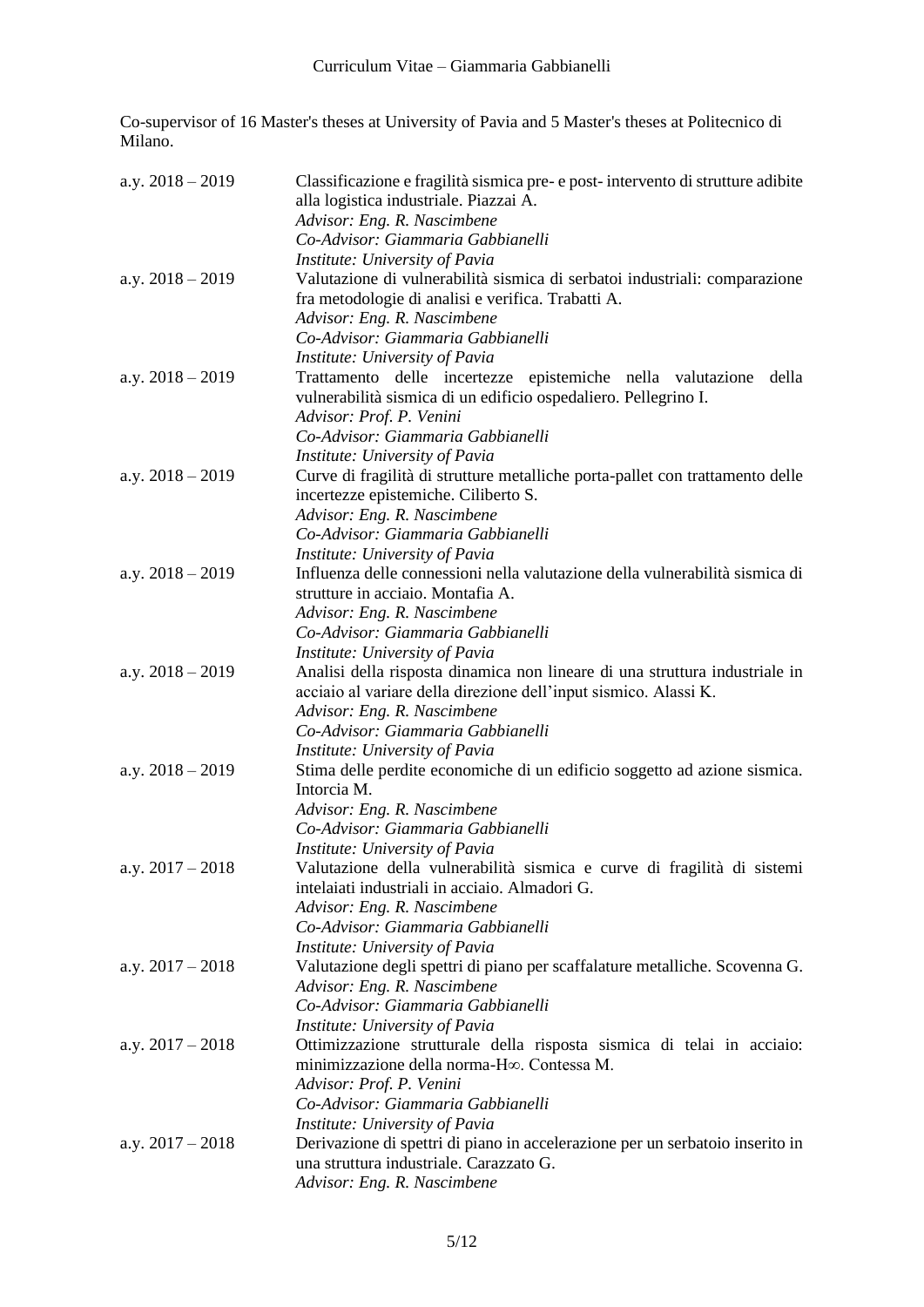|                    | Co-Advisor: Giammaria Gabbianelli                                            |
|--------------------|------------------------------------------------------------------------------|
|                    | Institute: University of Pavia                                               |
| a.y. $2016 - 2017$ | Caratterizzazione numerico-sperimentale di scaffalature industriali          |
|                    | automatizzate. Caredda L.                                                    |
|                    | Advisor: Eng. R. Nascimbene                                                  |
|                    | Co-Advisor: Giammaria Gabbianelli                                            |
|                    | Institute: University of Pavia                                               |
| a.y. $2015 - 2016$ | Caratterizzazione numerico sperimentale in regime dinamico di profili        |
|                    | aperti in parete sottile con sistemi regolari di forature. Ferrari C.        |
|                    | Advisor: Prof. A. Gobetti                                                    |
|                    | Co-Advisor: Giammaria Gabbianelli                                            |
|                    | Institute: University of Pavia                                               |
| a.y. $2015 - 2016$ | Stima delle prestazioni di scaffalature metalliche in zona sismica. Belli G. |
|                    | Advisor: Prof. C. Bernuzzi                                                   |
|                    | Co-Advisor: Giammaria Gabbianelli                                            |
|                    | Institute: Politecnico di Milano                                             |
| a.y. $2015 - 2016$ | Un approccio innovativo per la progettazione di scaffalature metalliche in   |
|                    | zona sismica. Pasut E.                                                       |
|                    | Advisor: Prof. C. Bernuzzi                                                   |
|                    | Co-Advisor: Giammaria Gabbianelli                                            |
|                    | Institute: Politecnico di Milano                                             |
| a.y. $2014 - 2015$ | Analisi numerica di profilati sagomati a freddo e dotati di sistemi regolari |
|                    | di forature. Albani E.                                                       |
|                    | Advisor: Prof. A. Gobetti                                                    |
|                    | Co-Advisor: Giammaria Gabbianelli                                            |
|                    | Institute: University of Pavia                                               |
| a.y. $2014 - 2015$ | Evaluation of the efficiency of a low-cost retrofitting technique on steel   |
|                    | storage pallet racks. Ciantia M.                                             |
|                    | Advisor: Prof. C. Bernuzzi                                                   |
|                    | Co-Advisor: Giammaria Gabbianelli                                            |
|                    | Institute: Politecnico di Milano                                             |
| a.y. $2014 - 2015$ | Seismic performance of industrial storage pallet racks. Tomescu S.           |
|                    | Advisor: Prof. C. Bernuzzi                                                   |
|                    | Co-Advisor: Giammaria Gabbianelli                                            |
|                    | Institute: Politecnico di Milano                                             |
| a.y. $2014 - 2015$ | Analisi di Pushover su scaffalature metalliche di tipo porta-pallet. Cognini |
|                    | F.                                                                           |
|                    | Advisor: Prof. C. Bernuzzi<br>Co-Advisor: Giammaria Gabbianelli              |
|                    | Institute: Politecnico di Milano                                             |
| a.y. $2013 - 2014$ | Sistemi industriali per lo stoccaggio delle merci: risposta ad azioni        |
|                    | sismiche. Generelli G.                                                       |
|                    | Advisor: Prof. A. Gobetti                                                    |
|                    | Co-Advisor: Giammaria Gabbianelli                                            |
|                    | Institute: University of Pavia                                               |
| a.y. $2013 - 2014$ | Analisi comportamentale di strutture industriali per l'immagazzinamento      |
|                    | delle merci. Rosti A.                                                        |
|                    | Advisor: Prof. A. Gobetti                                                    |
|                    | Co-Advisor: Giammaria Gabbianelli                                            |
|                    | Institute: University of Pavia                                               |
|                    |                                                                              |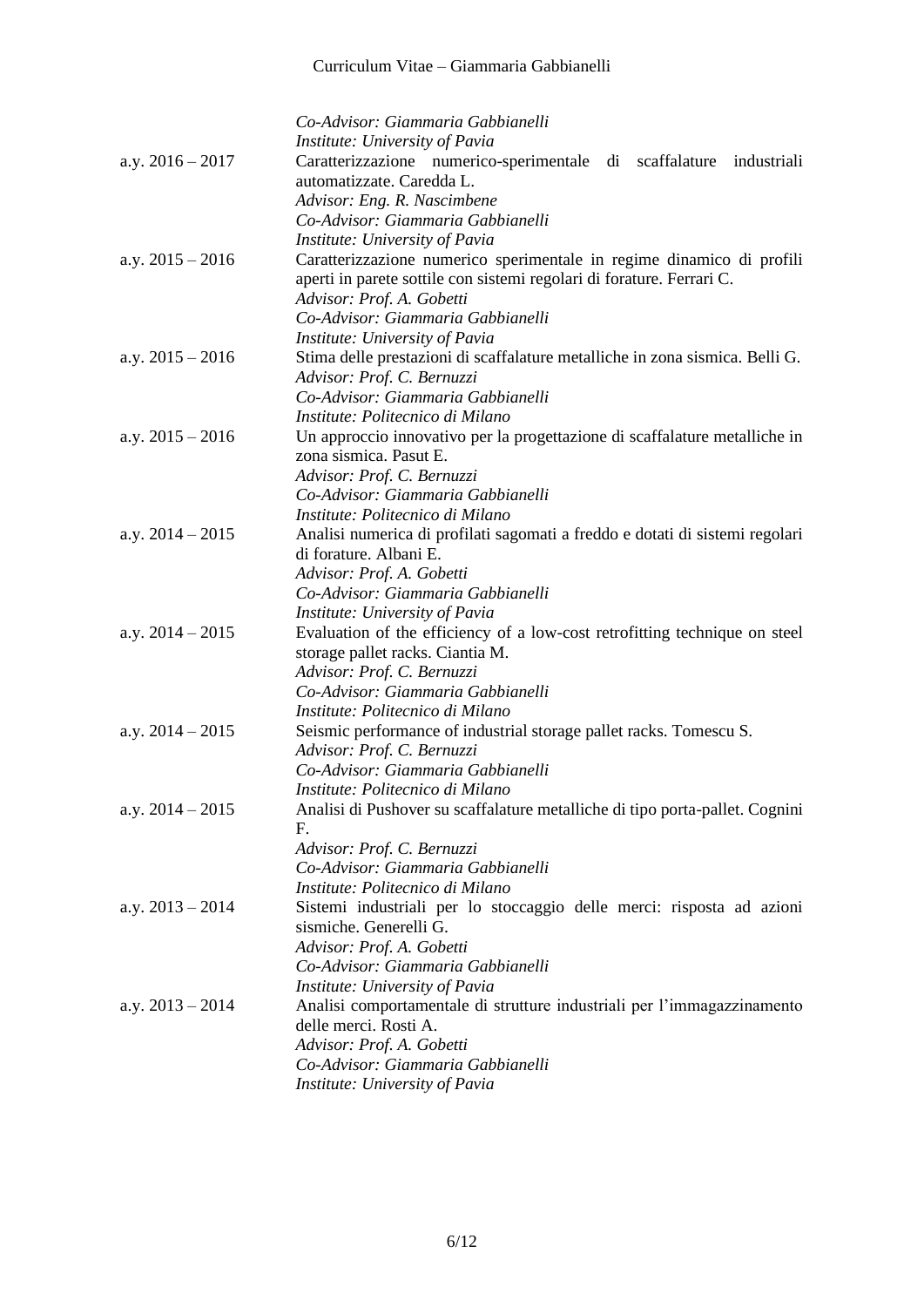# **EDITORIAL EXPERIENCE**

Co-editor of the Proceedings of the "Fourth International Workshop on Seismic Performance of Non-Structural Elements (SPONSE)", May 2019, Pavia, Italy.

Component of the Editorial Board for the following scientific journals:

- Structural.

Component of the Reviewer Board for the following scientific journals:

- Frontiers in Built Environment;
- Applied Sciences;
- Buildings.

Peer reviewer for the following scientific journals:

- International Journal of Structural Stability and Dynamics;
- Advances in Civil Engineering;
- Structures;
- KSCE Journal of Civil Engineering;
- Engineering Structures;
- Bulletin of Earthquake Engineering;
- Steel and Composite Structures;
- Natural Hazards;
- Metals:
- Journal of Earthquake Engineering;
- Materials.

Peer reviewer for the following scientific conferences:

- ANIDIS;
- 12<sup>th</sup> National Conference on Earthquake Engineering (12NCEE), Earthquake Engineering Research Institute (EERI).

### **PROFESSIONAL EXPERIENCE**

| September 2021   | Lecturer for the professional course "SeismoTANK – Tool for the seismic<br>evalution of tanks", September 21st 2021, Mosayk s.r.l, Pavia, Italy.                                                                                                                                                                                                                                                                                                                                 |
|------------------|----------------------------------------------------------------------------------------------------------------------------------------------------------------------------------------------------------------------------------------------------------------------------------------------------------------------------------------------------------------------------------------------------------------------------------------------------------------------------------|
| September 2021   | Lecturer for the professional course "Industrial steel storage racks:<br>standard; structural analysis and design", September 17th 2021, Ordine<br>degli Ingegneri della Provincia di Pavia, Italy.                                                                                                                                                                                                                                                                              |
| $2019$ – Current | Development of the software SeismoTank for the seismic analysis of tanks.<br>In collaboration with Mosayk s.r.l.                                                                                                                                                                                                                                                                                                                                                                 |
| $2019 -$ Current | Implementation and development of new features in the Finite Element<br>software SeismoStruct. In collaboration with SeismoSoft.                                                                                                                                                                                                                                                                                                                                                 |
| $2017 -$ Current | Seismic vulnerability assessment of existing steel storage tanks (more than<br>35); the tanks are placed in industrial facilities in different locations in Italy.                                                                                                                                                                                                                                                                                                               |
| $2018 - 2021$    | Verification of top beam systems for lifting and handling of different rack<br>compositions for E.T.A. S.p.A.                                                                                                                                                                                                                                                                                                                                                                    |
| 2018             | Seismic vulnerability evaluation of two docks (one of them 208 meters<br>long) for oil tanker ships. The docks owner is ENI S.p.A. Modelling of the<br>structures with prestressed beams, foundation piles and soils with three-<br>dimensional solid elements. The docks performance was studied with<br>nonlinear static analyses, considering the soil interaction. Compilation of<br>reports containing performed analyses, adopted models, and detected<br>vulnerabilities. |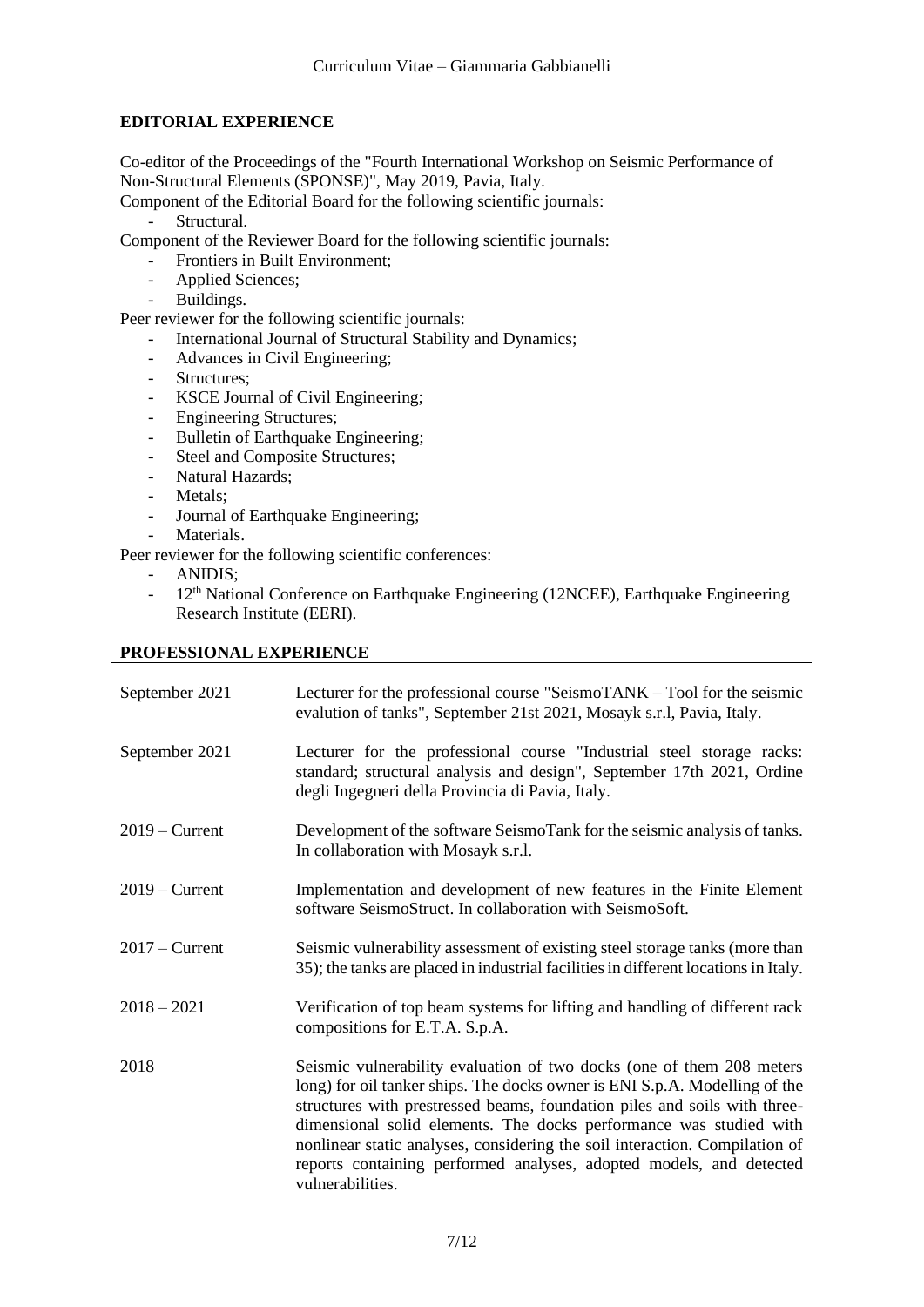| December 2018         | Lecturer for the professional course "Static and seismic analysis and design<br>of industrial storage racks", December 14 <sup>th</sup> 2018, Ordine degli Ingegneri<br>della Provincia di Brescia, Italy.                    |
|-----------------------|-------------------------------------------------------------------------------------------------------------------------------------------------------------------------------------------------------------------------------|
| June 2018             | Lecturer for the professional course "Industrial steel storage racks: static<br>and seismic standard, analysis and design", June 8 <sup>th</sup> 2018, Ordine degli<br>Ingegneri della Provincia di Pavia, Italy.             |
| March 2017            | Detection of damages and compilation of surveys forms of buildings and<br>churches in the post-seismic emergency in central Italy after the earthquake<br>of August 2016 and January 2017.                                    |
| December 2016         | Registration at the "Ordine degli Ingegneri della Provincia di Ancona",<br>n°4040, Civil and Ambiental sector.                                                                                                                |
| October 2015          | Lecturer for the professional course "Analysis and design of steel members<br>with non bi-symmetric cross-sections", October 20 <sup>th</sup> 2015, Ordine degli<br>ingegneri della provincia di Milano, Italy.               |
| June - July $2015$    | Lecturer for the professional course "Design methods of steel frame"<br>systems", June 22 <sup>nd</sup> , June 29 <sup>th</sup> , July 6 <sup>th</sup> 2015, Ordine degli Ingegneri della<br>Provincia di Milano, Italy.      |
| February - March 2015 | Lecturer for the professional course "Design methods of steel frame<br>systems", February 25 <sup>th</sup> , March 4 <sup>th</sup> , March 11 <sup>st</sup> 2015, Ordine degli<br>Ingegneri della Provincia di Milano, Italy. |

# **PUBLICATIONS**

International peer-reviewed papers

| 20 | Clemett N., Carofilis W., Gabbianelli G., O'Reilly G., Monteiro R.<br>Optimal combined seismic and energy efficiency retrofitting for existing<br>buildings, submitted to Journal of Structural Engineering.                                                         |
|----|----------------------------------------------------------------------------------------------------------------------------------------------------------------------------------------------------------------------------------------------------------------------|
| 19 | Merino R., Gabbianelli G., Perrone D., Filiatrault A. Calibrated<br>Equivalent Viscous Damping for Direct Displacement Based Seismic<br>Design of Pallet-Type Steel Storage Racks, accepted for publication in<br>the Journal of Earthquake Engineering.             |
| 18 | Carofilis W., Clemett N., Gabbianelli G., O'Reilly G., Monteiro R.,<br>Influence of parameter uncertainty in multi-criteria decision-making when<br>identifying optimal retrofitting strategies for RC buildings, submitted to<br>Journal of Earthquake Engineering. |
| 17 | Clemett N., Carofilis W., O'Reilly G., Gabbianelli G. Monteiro R.,<br>Optimal seismic retrofitting of existing buildings considering<br>environmental impact, <i>Engineering Structures</i> 250, 113391.<br>https://doi.org/10.1016/j.engstruct.2021.113391          |
| 16 | Gabbianelli G., Perrone D., Brunesi E., Monteiro R. (2022) Seismic<br>acceleration demand and fragility assessment of storage tanks installed in<br>industrial steel moment-resisting frame structures, Soil Dynamics and                                            |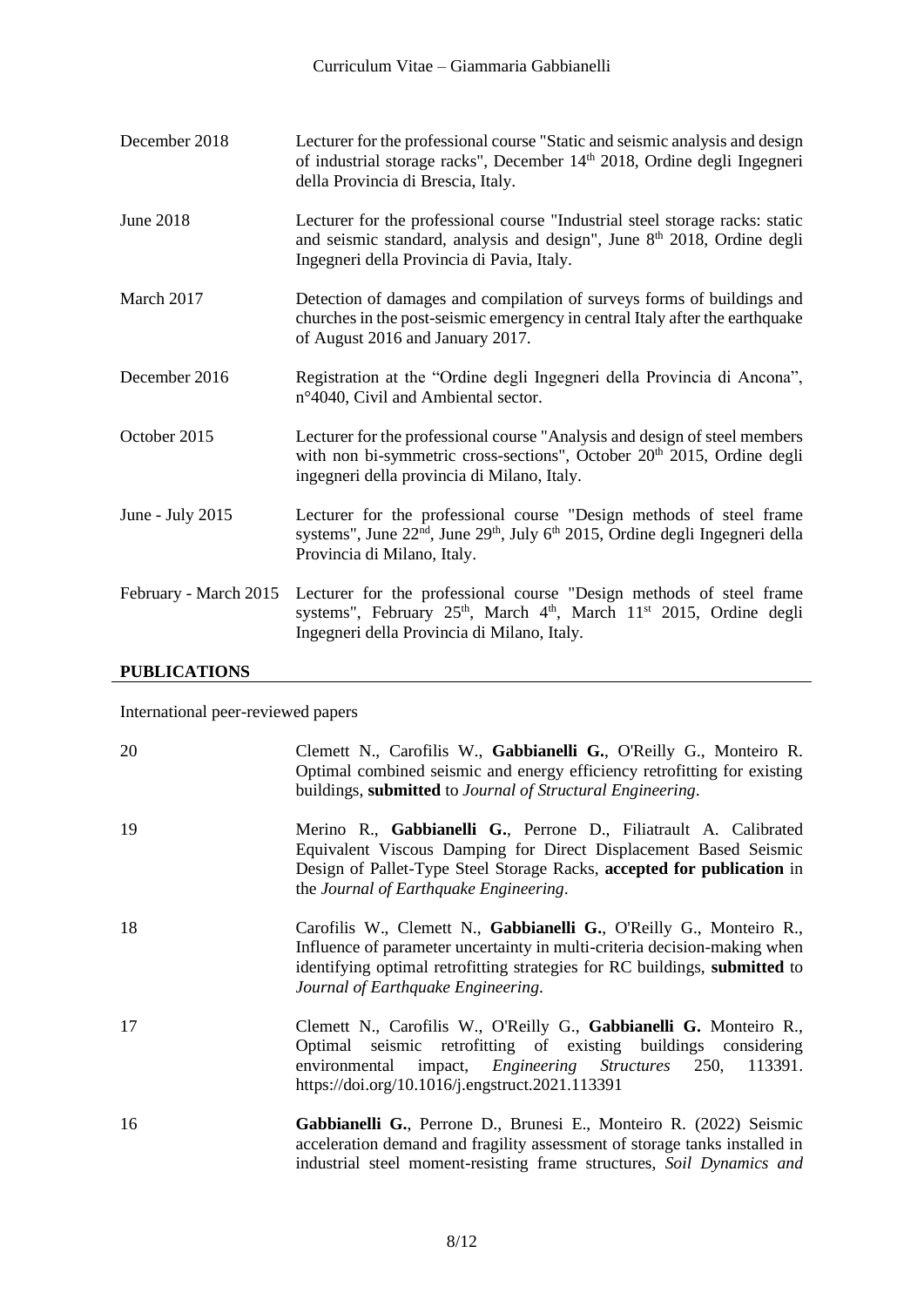*Earthquake Engineering* 152, 107016. https://doi.org/10.1016/j.soildyn.2021.107016

- 15 Calò M., Malomo D., **Gabbianelli G.**, Pinho R. (2021) Shake-table response simulation of a URM building specimen using discrete micromodels with varying degrees of detail, *Bulletin of Earthquake Engineering*. <https://doi.org/10.1007/s10518-021-01202-0>
- 14 **Gabbianelli G.** (2021) Applied element modelling of warping effects in thin-walled C-shaped steel sections, *Buildings*, 11(8), 328. https://doi.org/10.3390/buildings11080328
- 13 Carofilis W., **Gabbianelli G.**, Monteiro R. (2021) Assessment of multicriteria evaluation procedures for identification of optimal seismic retrofitting strategies for existing RC buildings, *Journal of Earthquake Engineering*. https://doi.org/10.1080/13632469.2021.1878074
- 12 **Gabbianelli G.**, Perrone D., Brunesi E., Monteiro R. (2020) Seismic acceleration and displacement demand profiles of non-structural elements in hospital buildings, *Buildings*, 10(12), 243. https://doi.org/10.3390/buildings10120243
- 11 **Gabbianelli G.**, Cavalieri F., Nascimbene R., (2020) Seismic vulnerability assessment of steel storage pallet racks, *Ingegneria Sismica - International Journal of Earthquake Engineering*, 37(2), 18-40.
- 10 Bozzoni F., Ozcebe A.G., Balia A., Lai C.G., Borzi B. Nascimbene R., Khairy D., **Gabbianelli G.**, Ippoliti L., Berardi S., Trombetti M., Moroni C. (2020) Seismic ground response analyses at an international airport in northern Italy by using a stochastic-based approach, *Journal of Theoretical and Applied Mechanics*, 58(2), 499-511. https://doi.org/10.15632/jtampl/119017
- 9 Montuori R., **Gabbianelli G.**, Nastri E., Simoncelli M. (2019) Rigid plastic analysis for the seismic performance evaluation of steel storage racks, *Steel and Composite Structures*, 32(1), 1-19. https://doi.org/10.12989/scs.2019.32.1.001
- 8 **Gabbianelli G.**, Kanyilmaz A., Bernuzzi C., Castiglioni C. A. (2017) A combined experimental-numerical study on unbraced pallet rack under pushover loads, *Ingegneria Sismica - International Journal of Earthquake Engineering*, 34, January-March 2017, 18-38.
- 7 Bernuzzi C., Di Gioia A., **Gabbianelli G.**, Simoncelli M. (2017) Pushover analyses of hand-loaded steel storage shelving racks, *Journal of Earthquake Engineering*, 21(8), 1256-1282. https://doi.org/10.1080/13632469.2016.1210063
- 6 Bernuzzi C., **Gabbianelli G.**, Gobetti A., Rosti A. (2016) Beam design for steel storage racks, *Journal of Constructional Steel Research*, 116, Article number 4345, 156-172. https://doi.org/10.1016/j.jcsr.2015.09.007
- 5 Bernuzzi C., Gobetti A., **Gabbianelli G.**, Simoncelli M. (2015) Simplified approaches to design medium-rise unbraced steel storage pallet racks. II: Fundamental period estimates, *Journal of Structural Engineering (United*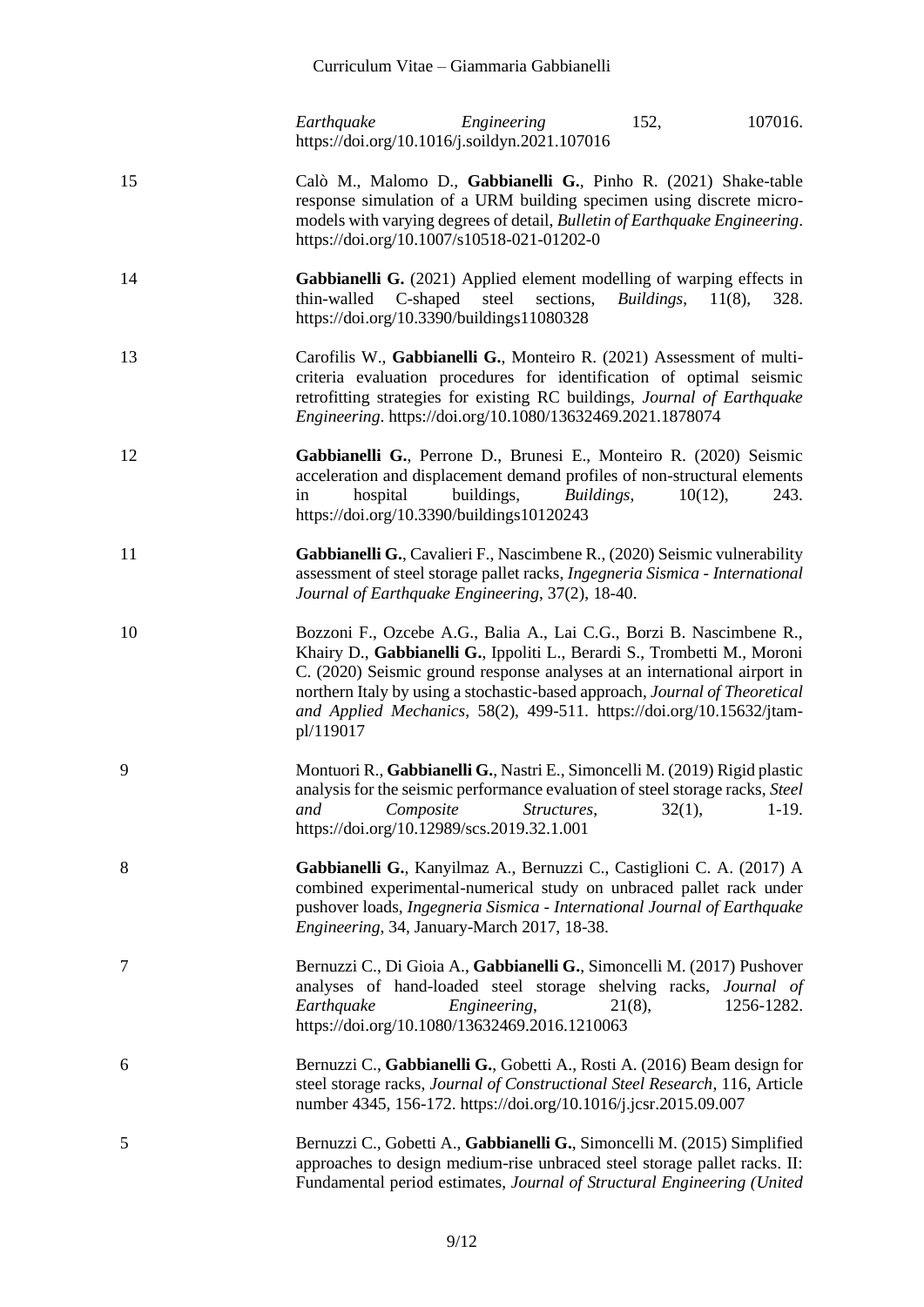*States*), 141, 11, Article number 04015037. https://doi.org/10.1061/(ASCE)ST.1943-541X.0001278

| $\overline{4}$           | Bernuzzi C., Gobetti A., Gabbianelli G., Simoncelli M. (2015) Simplified<br>approaches to design medium-rise unbraced steel storage pallet racks. I:<br>Elastic buckling analysis, Journal of Structural Engineering (United<br>Article<br>number<br>141,<br>11,<br>04015036.<br>States),<br>https://doi.org/10.1061/(ASCE)ST.1943-541X.0001271                                                                       |
|--------------------------|-----------------------------------------------------------------------------------------------------------------------------------------------------------------------------------------------------------------------------------------------------------------------------------------------------------------------------------------------------------------------------------------------------------------------|
| 3                        | Bernuzzi C., Gobetti A., Gabbianelli G., Simoncelli M., (2015) Unbraced<br>pallet rack design in accordance with European practice. Part 2: essential<br>checks,<br>Thin-walled<br>Structures,<br>verification<br>86,<br>208-229.<br>https://doi.org/10.1016/j.tws.2014.06.014                                                                                                                                        |
| $\overline{2}$           | Bernuzzi C., Gobetti A., Gabbianelli G., Simoncelli M. (2015) Unbraced<br>pallet rack design in accordance with European practice. Part 1: selection<br>of the method of analysis, Thin-walled Structures, 86, 185-207.<br>https://doi.org/10.1016/j.tws.2014.06.015                                                                                                                                                  |
| $\mathbf{1}$             | Bernuzzi C., Gobetti A., Gabbianelli G., Simoncelli M. (2014) Warping<br>influence on the resistance of uprights in steel storage pallet racks, Journal<br>Constructional<br>Steel Research,<br>101,<br>of<br>234-241.<br>https://doi.org/10.1016/j.jcsr.2014.05.014                                                                                                                                                  |
| <b>Conference Papers</b> |                                                                                                                                                                                                                                                                                                                                                                                                                       |
| 8                        | Gabbianelli G., Nicoletti V., Perrone D., Brunesi E. (2021) Influence of<br>epistemic uncertainties on the seismic vulnerability assessment of an<br>existing RC building, Proc. Of the 2 <sup>nd</sup> fib Symposium on Concrete and<br>Concrete Structures, Rome, Italy, November 18th -19th 2021.                                                                                                                  |
| 7                        | Gabbianelli G., Perrone D., Brunesi E. (2021) Influence of beam-to-<br>column connections in seismic vulnerability assessment of steel structures,<br>8th ECCOMAS Thematic Conference on Computational Methods in<br>Structural Dynamics and Earthquake Engineering, COMPDYN 2021,<br>$-30th$<br>2021.<br>Athens,<br>June<br>28th<br>Greece,<br>http://dx.doi.org/10.7712/120121.8629.19176                           |
| 6                        | Carofilis W., Clemett N., Gabbianelli G., O'Reilly G., Monteiro R. (2021)<br>Selection of optimal seismic retrofitting for existing school buildings<br>through multi-criteria decision making, 8th ECCOMAS Thematic<br>Conference on Computational Methods in Structural Dynamics and<br>Earthquake Engineering, COMPDYN 2021, Athens, Greece, June 28th -<br>30th 2021. http://dx.doi.org/10.7712/120121.8558.19257 |
| 5                        | Calò M., Malomo D., Gabbianelli G., Pinho R. (2021) How detailed<br>should your masonry model be?, 14th Canadian Masonry Symposium,<br>May 16 th-19th 2021, Montreal, Canada.                                                                                                                                                                                                                                         |
| $\overline{4}$           | Calò M., Malomo D., Gabbianelli G., Pinho R. (2020) Collapse analysis<br>of a shake-table-tested full-scale URM building specimen with chimneys,<br>14th World Congress in Computational Mechanics (WCCM), ECCOMAS<br>Congress 2020, July 19th-24th 2020, Paris, France.                                                                                                                                              |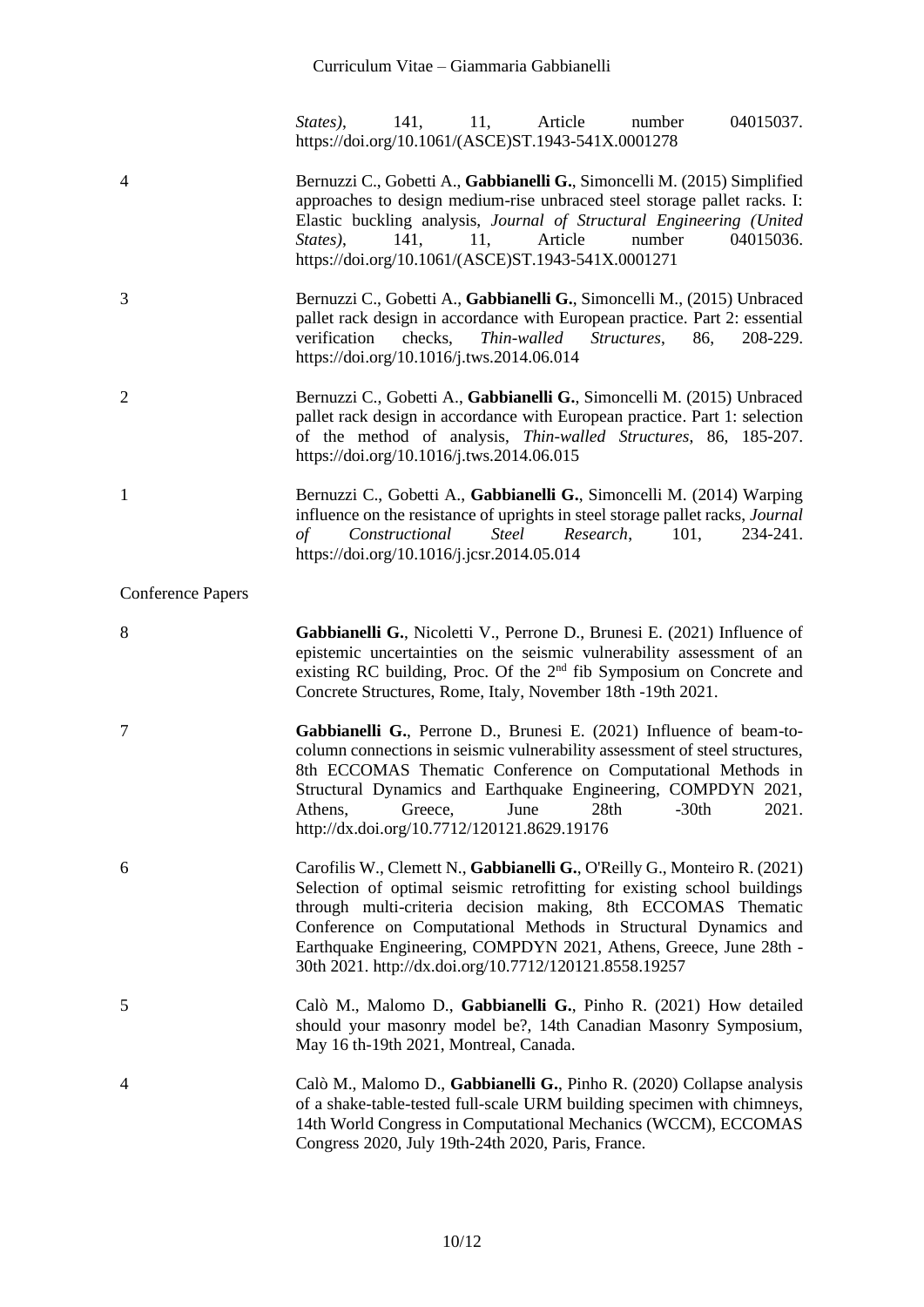3 **Gabbianelli G.**, Carofilis W., Monteiro R. (2020) Evaluation of Different Retrofit Strategies for RC School Buildings using Integrated Multi-Criteria Procedures, 17th World Conference on Earthquake Engineering, 17WCEE, September 13rd-18<sup>th</sup> 2020, Sendai, Japan (Presented on September  $29<sup>th</sup> 2021$ ).

- 2 **Gabbianelli G.**, Cavalieri F., Nascimbene R. (2019) Seismic Fragility Curves of Steel Storage Pallet Racks, 4th International Workshop on the Seismic Performance of Non-Structural Elements (SPONSE), May 22nd-23rd May 2019, Pavia.
- 1 Gobetti A., Rottenbacher C., **Gabbianelli G.**, Girello S., Simoncelli M. (2017) Caratterizzazione dinamica di sistemi leggeri per lo stoccaggio delle merci – Dynamic characterization of hand-loaded steel storage racks, Costruzioni Metalliche, XXVI Congresso dei Tecnici dell'Acciaio - C.T.A., September 28<sup>th</sup>-30<sup>th</sup> 2017, Venice, Italy.

#### National peer-reviewed papers

| 2            | <b>Gabbianelli G.</b> , Perrone D., Brunesi E. (2021) Valutazione della domanda<br>sismica per elementi non-strutturali in edifici ospedalieri, Structural 234,<br>marzo/aprile 2021. https://doi.org/10.12917/stru234.11. |
|--------------|----------------------------------------------------------------------------------------------------------------------------------------------------------------------------------------------------------------------------|
| $\mathbf{1}$ | Gabbianelli G., Simoncelli M. (2016) Analisi statiche e di buckling con<br>profili non bisimmetrici - Static and buckling analysis for non-symmetric<br>members, Costruzioni Metalliche, 3, 63-72.                         |

# **AWARDS AND RECOGNITIONS**

| From 2022        | Member of CTA (Collegio dei Tecnici dell'Acciaio).                                                                                                                                                                                                                                                                                                                                                                                                                         |
|------------------|----------------------------------------------------------------------------------------------------------------------------------------------------------------------------------------------------------------------------------------------------------------------------------------------------------------------------------------------------------------------------------------------------------------------------------------------------------------------------|
| November 2021    | Keynote speaker at the Vebleo Webinar on Science, Engineering and<br>Technology November 2021.<br>Title of the keynote: "Challenges and developments in steel storage pallet<br>racks assessment".                                                                                                                                                                                                                                                                         |
| From 2021        | Member of CTE (Collegio dei Tecnici della Industrializzazione Edilizia).                                                                                                                                                                                                                                                                                                                                                                                                   |
| From 2021        | Member of AICAP (Associazione Italiana Calcestruzzo Armato e<br>Precompresso).                                                                                                                                                                                                                                                                                                                                                                                             |
| From 2021        | Member of fib (Fédération internationale du béton).                                                                                                                                                                                                                                                                                                                                                                                                                        |
| From 2021        | Member of fib (Fédération internationale du béton) Italy Young Member<br>Group.                                                                                                                                                                                                                                                                                                                                                                                            |
| <b>July 2021</b> | Invited speaker at the Thematic Session "Seismic protection of non-<br>structural components: recent developments and future challenges" of the<br>8th ECCOMAS Thematic Conference on Computational Methods in<br>Structural Dynamics and Earthquake Engineering, COMPDYN 2021,<br>Athens, Greece, June 27 <sup>th</sup> –30 <sup>th</sup> 2021.<br>Title of the presentation: "Industrial non-structural components:<br>experience from past earthquakes and new trends". |